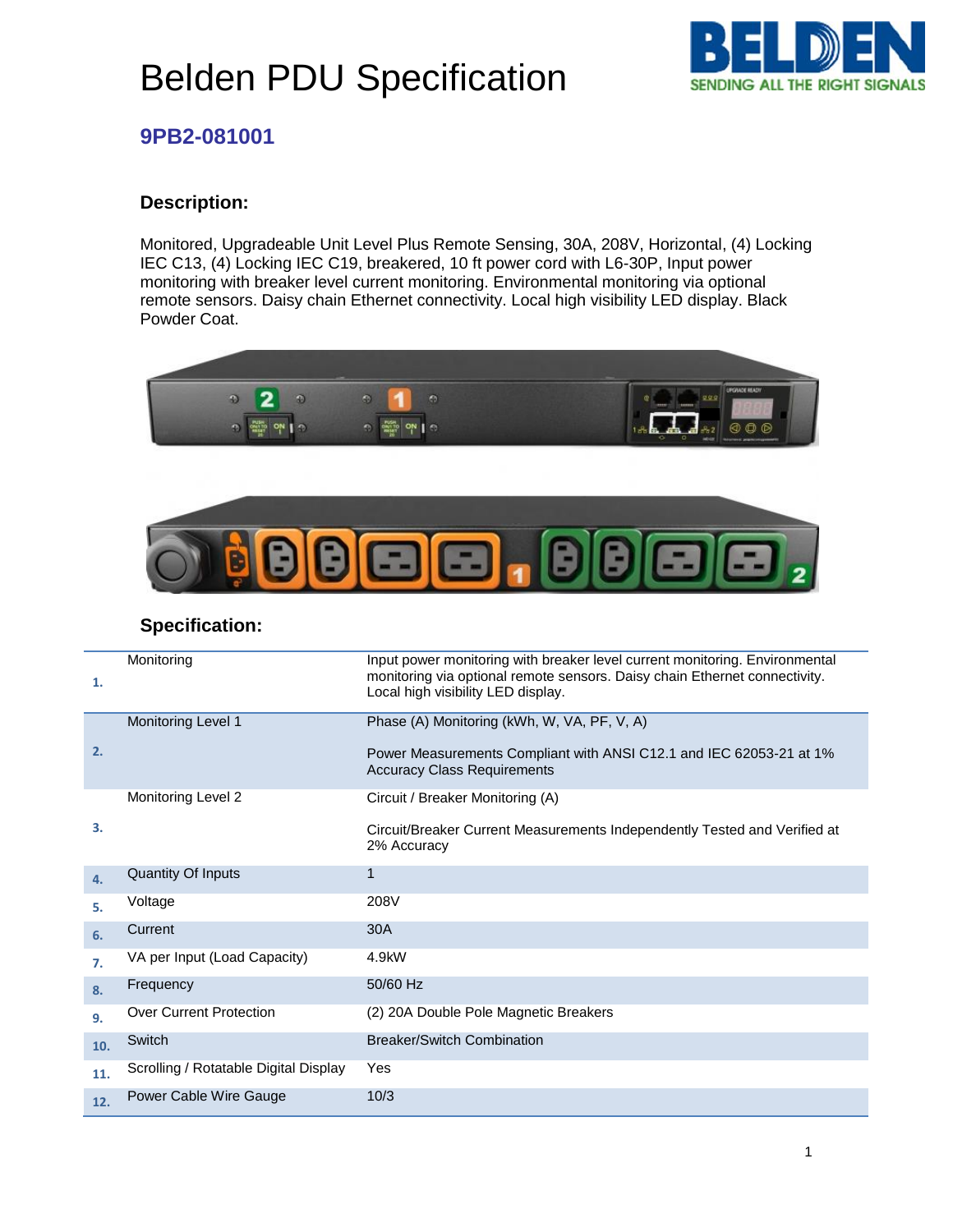# Belden PDU Specification



## **9PB2-081001**

| 13. | Power Cable Length                                     | 10ft                                                                                                                         |
|-----|--------------------------------------------------------|------------------------------------------------------------------------------------------------------------------------------|
| 14. | Power Entry Location                                   | Left Rear                                                                                                                    |
| 15. | Plug Type                                              | NEMA L6-30P Twistlock                                                                                                        |
| 16. | <b>Combined Total Receptacle/Socket</b><br>Quantity    | 8                                                                                                                            |
| 17. | Receptacle/Socket Type #1                              | U-Lock IEC C13                                                                                                               |
| 18. | Quantity on Rear #1                                    | 4                                                                                                                            |
| 19. | Quantity per Breaker #1                                | 2                                                                                                                            |
| 20. | U-Lock Color ID #1                                     | 2 Circuit = Orange, Green                                                                                                    |
| 21. | Style #1                                               | Individual                                                                                                                   |
| 22. | Voltage per Receptacle/Socket #1                       | 208V                                                                                                                         |
| 23. | Receptacle/Socket Type #2                              | U-Lock IEC C19                                                                                                               |
| 24. | Quantity on Rear #2                                    | 4                                                                                                                            |
| 25. | Quantity per Breaker #2                                | $\overline{2}$                                                                                                               |
| 26. | U-Lock Color ID #2                                     | 2 Circuit = Orange, Green                                                                                                    |
| 27. | Style #2                                               | Individual                                                                                                                   |
| 28. | Voltage per Receptacle/Socket #2                       | 208V                                                                                                                         |
| 29. | Internal RMS Voltage Sensor                            | Yes                                                                                                                          |
| 30. | <b>Internal RMS Current Sensor</b>                     | Yes                                                                                                                          |
| 31. | <b>Network Connection</b>                              | Dual 10/100Mbps Ethernet                                                                                                     |
| 32. | Network Protocols Supported and<br>Data Access Formats | HTTP, HTTPS (TLS 1.2), SMTP, SMTPS (TLS 1.2), ICMP, DHCP, IPv4, IPv6,<br>Syslog, SNMP v1/v2c/v3, JSON, JSON API, RSTP        |
| 33. | <b>IP Reset Button</b>                                 | Yes                                                                                                                          |
| 34. | <b>Hard Reboot Button</b>                              | Yes                                                                                                                          |
| 35. | Remote Sensor RJ Connection<br>Jacks                   | 1 (Supports 4 Sensors)                                                                                                       |
| 36. | Range                                                  | Continuous Operating Temperature Full nameplate operation: 10-45C / 50-113F                                                  |
| 37. | <b>Continuous Operating Temperature</b><br>Range       | 50% derated operation: 45-60C / 113-140F (See product manual or quick-start<br>guide for full de-rated operating conditions) |
| 38. | Heavy Steel - Powder Coat Finish                       | <b>Black</b>                                                                                                                 |
| 39. | Configuration                                          | 1U                                                                                                                           |
| 40. | Adjustable Mount Brackets                              | <b>Yes</b>                                                                                                                   |
| 41. | Made in the USA                                        | Yes                                                                                                                          |
| 42. | <b>Product Warranty</b>                                | Five Year                                                                                                                    |